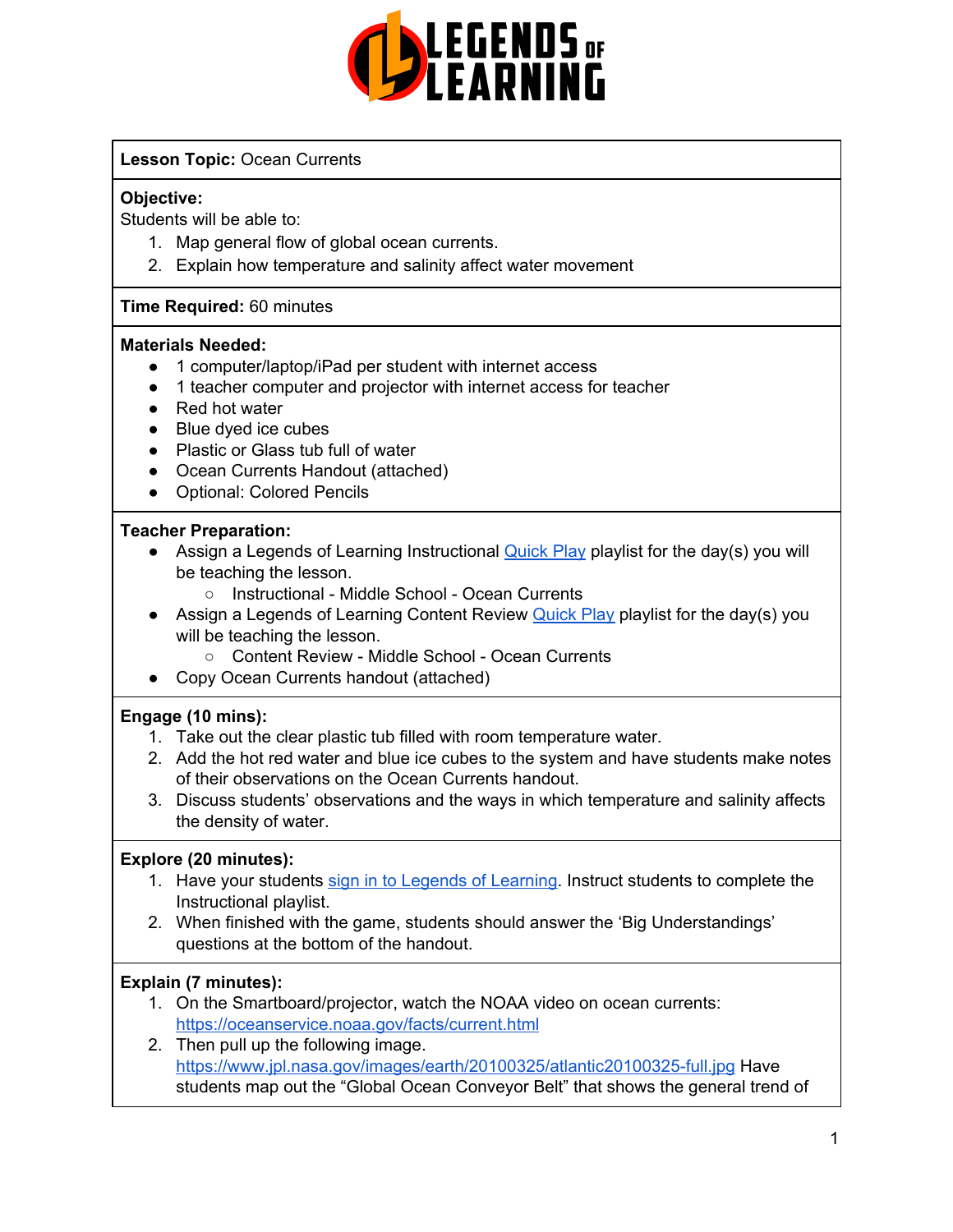

water movement around the globe.

### **Elaborate (3 minutes):**

1. Do a think-pair-share to go over the "Big Understandings" on the handout.

### **Evaluate (20 minutes):**

- 1. Have your students sign in to Legends of [Learning](https://intercom.help/legends-of-learning/en/articles/2154920-students-joining-a-playlist). Instruct students to complete the Content Review playlist.
- 2. [Analyze](https://intercom.help/legends-of-learning/en/articles/2154918-tracking-student-progress-and-performance) student results to determine what concepts need to be a focus for reteaching.
- 3. Assist students as needed during game play, pause playlist if you need to address content or questions to the entire class.

### **Additional Lesson Strategies:**

- To use Legends for additional instruction, create a [custom](https://intercom.help/legends-of-learning/en/articles/2154910-creating-a-playlist) playlist with an [instructional](https://intercom.help/legends-of-learning/en/articles/3505828-types-of-games) [game](https://intercom.help/legends-of-learning/en/articles/3505828-types-of-games) and pre and post [assessment](https://intercom.help/legends-of-learning/en/articles/2154913-adding-assessments-to-a-playlist).
- To use Legends for a quick formative [assessment](https://intercom.help/legends-of-learning/en/articles/2154913-adding-assessments-to-a-playlist), create a 5-question assessment in a [playlist](https://intercom.help/legends-of-learning/en/articles/2154910-creating-a-playlist).
- To use Legends for a student-directed experience, create a [targeted](https://intercom.help/legends-of-learning/en/articles/3340814-targeted-freeplay) freeplay playlist.
- Encourage students to play on their own at home in Legends of Learning: [Awakening](https://intercom.help/legends-of-learning/en/articles/2425490-legends-of-learning-awakening) for a student-driven experience including avatars, battling, and quests all centered around topics they are covering in class.